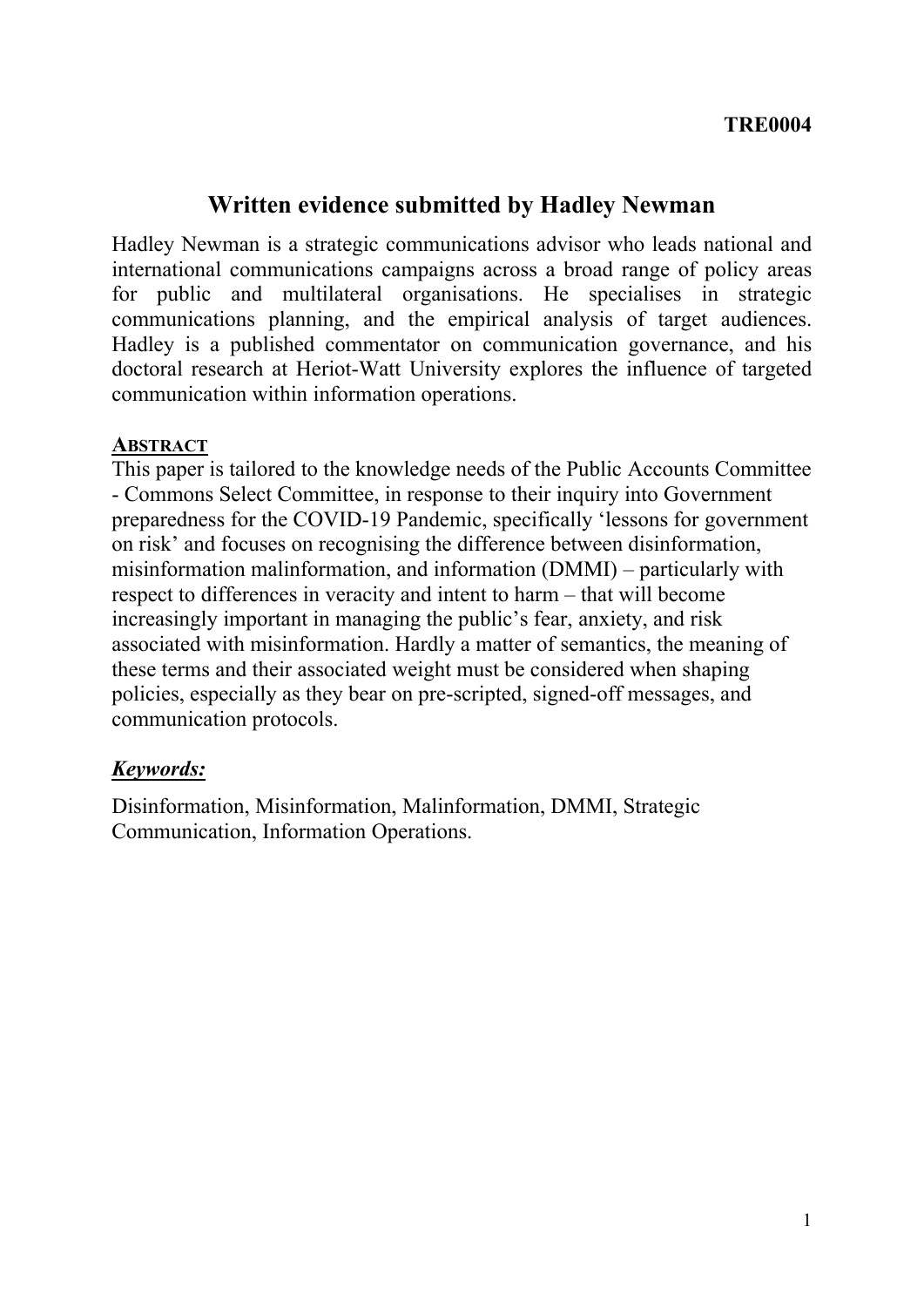## *Introduction and Background*

- 1. Since 2008, the UK Government's National Risk Register has cited an influenza pandemic as the UK's top non-malicious risk. Despite this, the Public Accounts Committee (PAC) has observed "… an astonishing failure to plan appropriately, especially in relation to the national economy". In November of 2021, the National Audit Office (NAO) published a report entitled "The government's preparedness for the COVID-19 pandemic: lessons for government on risk management".
- 2. This paper focuses on key evidence in the NAO report; namely, that "departments' pandemic plans and business continuity plans did not set out all the processes and responses required to maintain government operations during the pandemic". In particular, 50% of all plans lacked "pre-scripted, signed-off messages or communication protocols, such as for dealing with fear, anxiety and misinformation" (NAO 2021 p. 43).
- 3. "Misinformation" is closely associated with disinformation and malinformation, but the terms are not synonymous, should not be used interchangeably, and the associated content and substance of the messages should be treated very differently – not to mention the *messengers* and the *intent*. Yet, "it is questionable, at best, if the differences between disinformation, misinformation, malinformation, and information (DMMI) are generally understood, and arguably there is a need [to] provide the means to enable clarity in the fog of confusion" (Newman 2021, p. 2). Though often used interchangeably, disinformation, misinformation and malinformation are different, linguistically, and conceptually. This paper adopts the following definitions:
	- **Disinformation**: Information which is created or disseminated with the deliberate intent to mislead; this could be to cause harm, or for personal, political or financial gain (UK Government, 2019 p. 22).
	- **Misinformation**: The inadvertent sharing of false information (UK Government, 2019 p. 22)
	- **Malinformation**: Information that is based on reality, used to inflict harm on a person, organization or country (Wardle and Derakhshan, 2017 p. 20)
	- Information: Is the "knowledge communicated concerning some particular fact, subject, or event; that of which one is appraised or told… intelligence, news" (OED Vol. VII p. 994).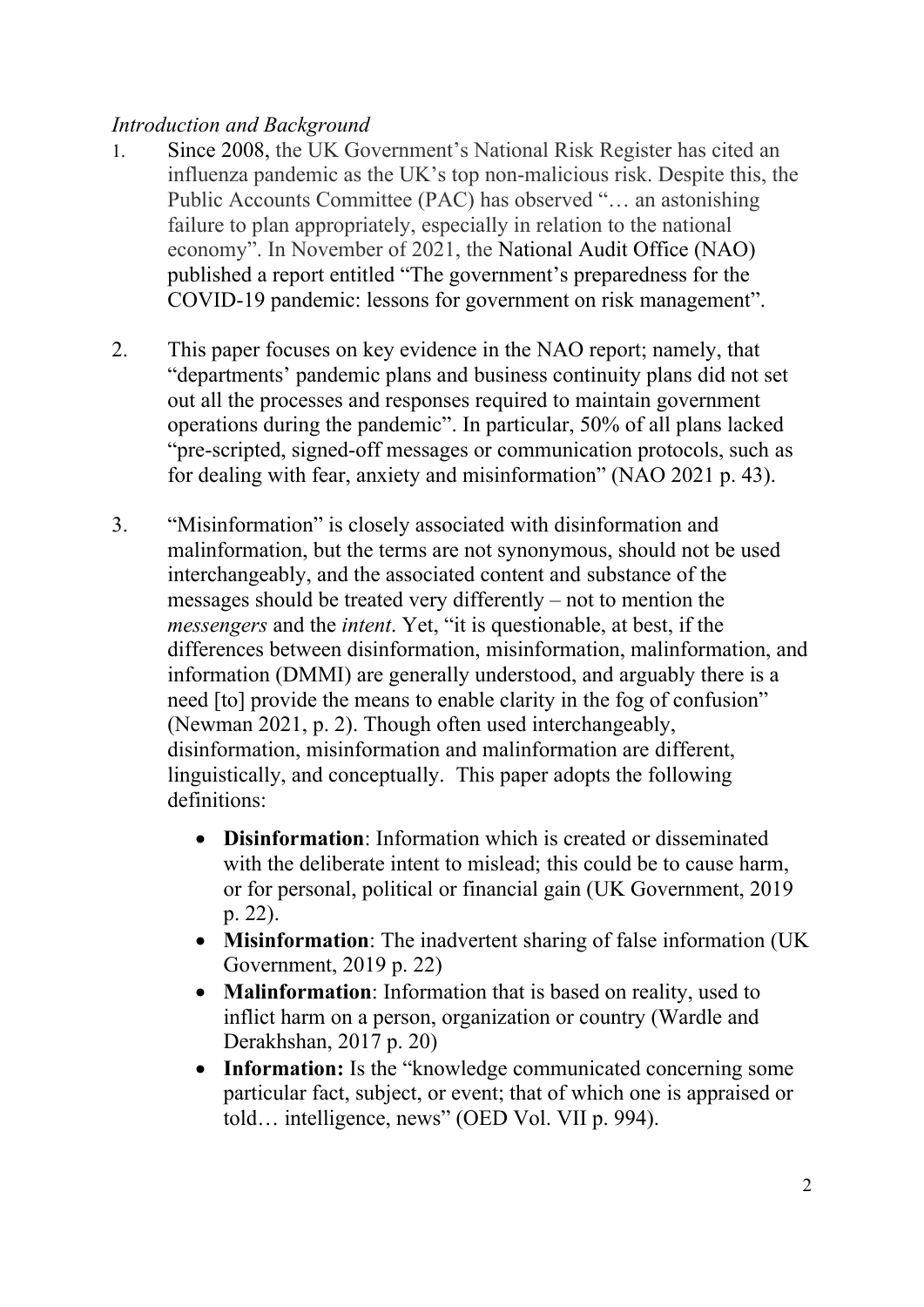4. Information – in particular, its "utility, effect, and management" (Tatham, 2008) – is central to strategic communication. Countering misinformation, or DMMI, requires agility and innovation, as they are fraught with interconnected threats and risks which have the potential to undermine social, national, and international stability (Tatham, 2008). As the Secretary of State for Health and Social Care (2020) noted, "a critical part of tackling disinformation is providing accurate, fair, and objective positive information".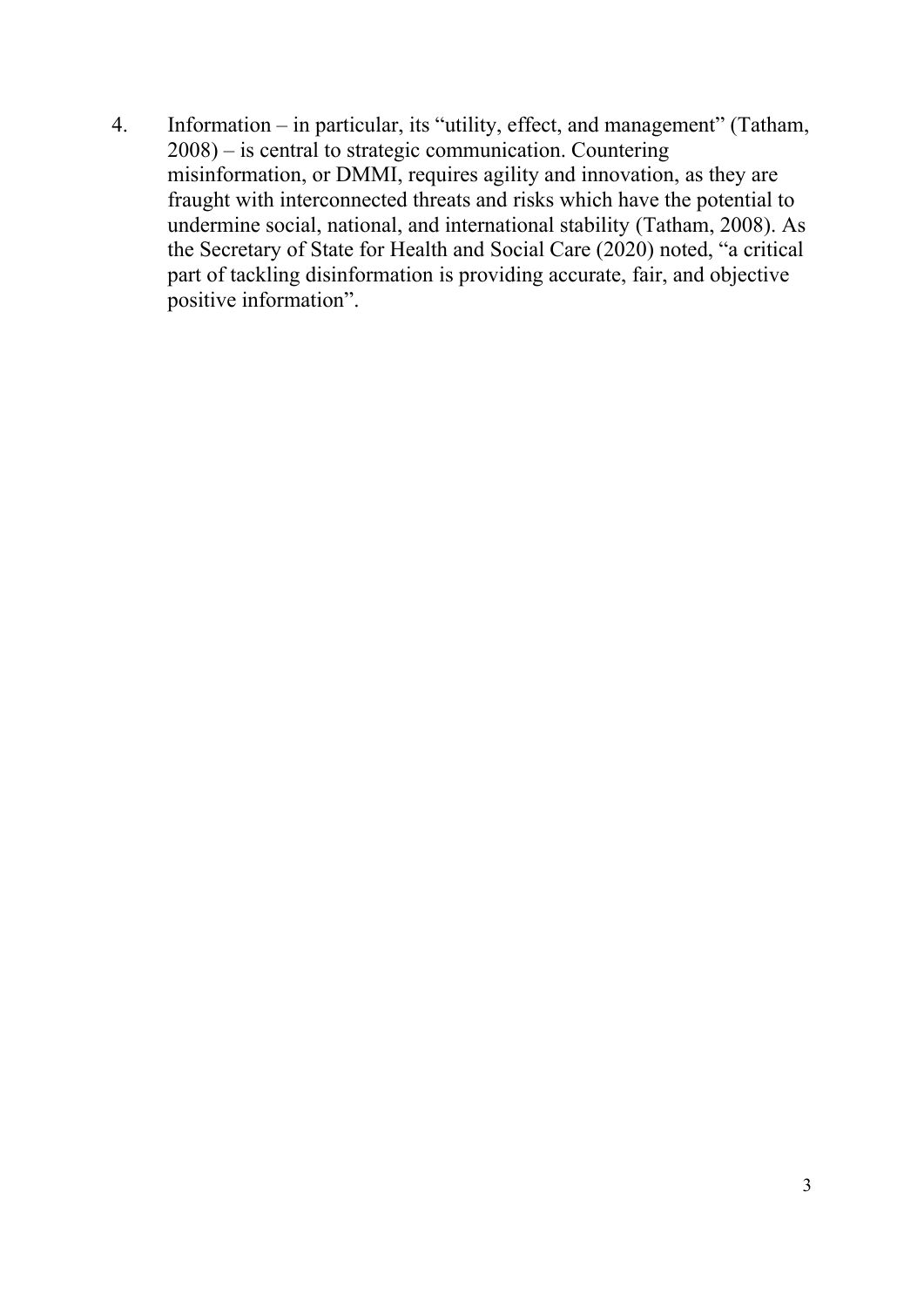### *DMMI Matrix*

5. The DMMI Matrix was created to demonstrate the differences between disinformation, misinformation, malinformation, and information, and appears below (Figure 1).

|          | Remote<br>chance                | <b>High</b>                                    | <b>High</b>                                  | <b>Severe</b>            | <b>Severe</b>                                  | <b>Severe</b>            |
|----------|---------------------------------|------------------------------------------------|----------------------------------------------|--------------------------|------------------------------------------------|--------------------------|
| Veracity | Unlikely                        | <b>High</b>                                    | <b>Misinformation</b><br><b>High</b>         | High                     | <b>Disinformation</b><br><b>Severe</b>         | <b>Severe</b>            |
|          | <b>Realistic</b><br>probability |                                                | Significant - - Significant - - - - High - - |                          | $---$ High                                     | -High                    |
|          | Likely                          | Moderate                                       | Moderate<br><b>Information</b>               | Significant              | Significant<br><b>Example 1 Malinformation</b> | Significant              |
|          | <b>Almost</b><br>certain        | Negligible                                     | Negligible                                   | Moderate                 | Moderate                                       | Significant              |
|          |                                 | Remote<br>chance                               | Unlikely                                     | Realistic<br>probability | Likely                                         | <b>Almost</b><br>certain |
|          |                                 | <b>Intent to harm</b><br>C Hadley Newman, 2021 |                                              |                          |                                                |                          |

Figure 1: DMMI Matrix. Source: Newman (2021)

- 6. The design is user-friendly and easy to interpret, as it is similar to wellknown risk maps (e.g., Risk Heat Map). Further, it adopts the PHIA Probability Yardstick – the standard mandated across the UK intelligence assessment community (Irwin and Mandel, 2020) – to provide clarity and reduce any need for subjective interpretation. The synonyms in the Probability Yardstick establish what the terms within the core of the matrix correspond to regarding the probability (of intent to harm, likelihood of the information being false, level of severity). The more detailed version of the DMMI Matrix also includes numerical values and is available upon request.
- 7. Within the DMMI Matrix, veracity and intent are plotted on a two-axis grid, and converge under the information rating to give a high-level overview of the information landscape. Each of the 25 cells represent different levels of severity. The original version of the DMMI Matrix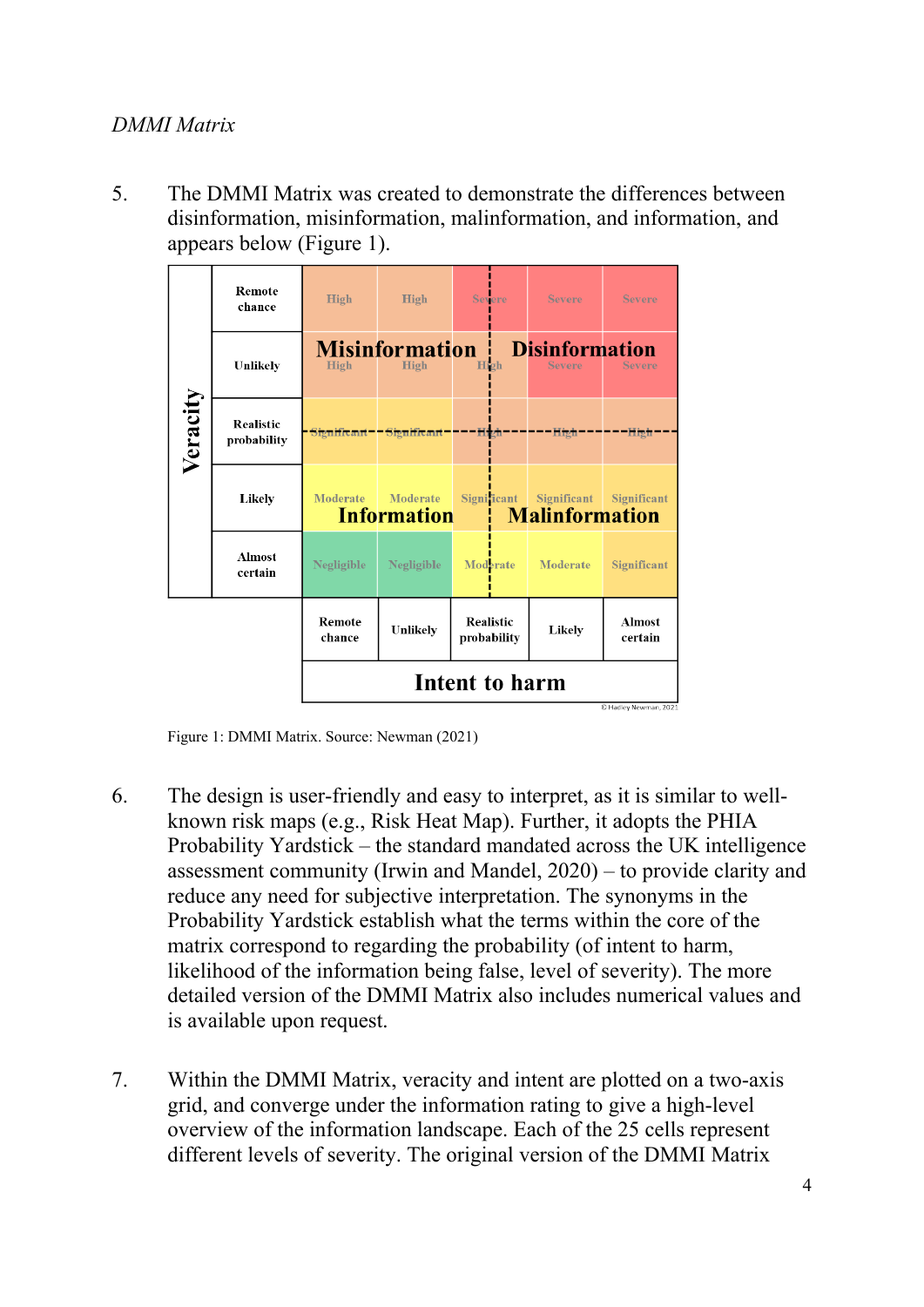(Figure 1) includes a colour scheme similar to a Risk Heat Map to indicate the level of 'severity'. Cells in the top-right are red (indicating 'severe'), whereas those in the bottom left are dark orange (high), light orange (significant), yellow (moderate), and green (negligible). The DMMI Matrix also presents 'severity' in the different dimensions of information, such as the cluster of risks by category of DMMI, or by platform (e.g., the risks presented by a single, concise message or campaign).

- 8. As Newman (2021) noted, the following questions can serve as a useful point of departure when implementing the DMMI Matrix:
	- i. Does the information have the intent to cause harm?
	- ii. Is the information false? This is "to ensure that users can easily flag content that they suspect or know to be false, and which enable users to understand what actions have been taken and why" (UK Government, 2020).
	- iii. What, if any, is the level of severity?
	- iv. Does this constitute a material risk?
	- v. What is the range of acceptable variance from (any) established operating metrics?

### *Importance of Nomenclature*

9. Along with intent and veracity, the importance of nomenclature is apparent from the matrix. The NAO (2021) in its report discusses the importance of communication protocols for addressing misinformation. However, from the definitions contained in paragraph 3, and when conducting a mapping exercise using the DMMI Matrix it is evident that disinformation is considerably more dangerous than misinformation, and malinformation is also insidious. Since these terms are not synonymous and instances of each carry significant political implications, they need to be countered in different ways. It is not enough to have a generic communications plan in place, as referred to in the NAO report –with "pre-scripted, signed-off messages or communication protocols, such as for dealing with fear, anxiety and misinformation" (NAO, 2021 p. 43). Rather, it is necessary to have a robust strategy to counter sophisticated targeted information operations that endeavour to foster disorder and fuel chaos.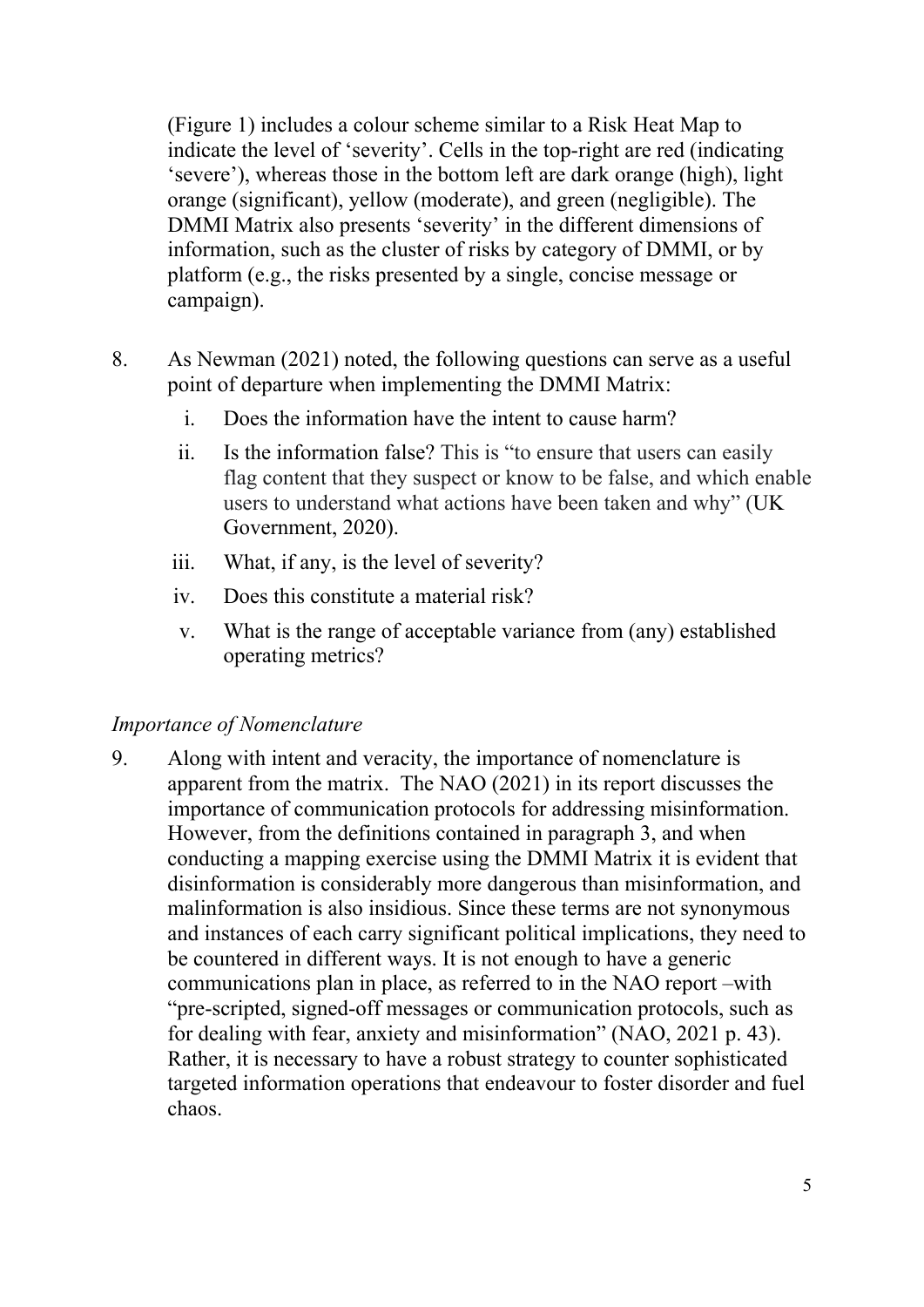- 10. To be clear, "misinformation" is the inadvertent sharing of false information, without the intent to cause harm. During the first wave of the COVID-19 pandemic, social media was awash with well-meaning, if not medically sound, advice that aimed to safeguard public health. For example, The President of Argentina was quoted stating that World Health Organisation recommended drinking lots of hot drinks, because the heat can kill the virus (Lucía, 2020). President Fernández did not intend to cause harm, however, WHO never made this statement and scientists noted drinking extremely hot drinks can damage your throat. Another example of well-intentioned misinformation began with British man in China claimed that he had beaten the virus by combining honey and whiskey, as reported by the *Daily Mirror* (Jolly, 2020). Once the story began circulating in Kenya, the Governor of Nairobi distributed small bottles of Hennessy cognac in care packages, claiming that the alcohol was a throat sanitizer (Lange, 2020). Within two months of the story appearing on social media in Iran, where alcohol is banned, over 700 Iranians had died from methanol poisoning from drinking illegal alcohol to fight off COVID-19 (Jolly, 2020).
- 11. Although the original story was true and had no intention to cause harm, it quickly transformed from a feel-good story to a pernicious piece of misinformation. Sharing the misinformation – and it's tragic, unintended, consequences – is what resulted in it being rated as 'High' to 'Severe' on the DMMI Matrix.
- 12. Similarly, while "malinformation" often contains some truth, it is spread with the intent to exact reputational harm and to discredit an individual's claims. For example, in the United States, Chief Medical Advisor, Dr. Anthony Fauci has been compared to the Nazi physician, Josef Mengele, and Italian dictator Benito Mussolini (Kaonga, 2021). While these malicious *ad hominem* attacks only have the smallest grain of truth to them (i.e., he is a doctor (and so was Mengele) and he is short in stature (and so was Mussolini), even these small measures are enough to give substance to the lies.

These messages are intended to discredit Dr. Fauci and undermine his scientific claims, if not negate them. Therefore, on the DMMI Matrix, this would be rated as a 'Significant' threat. Moreover, combating this type of malinformation, especially when it contains *ad hominem* attacks threating a critically important message, requires a different approach than responding to misinformation.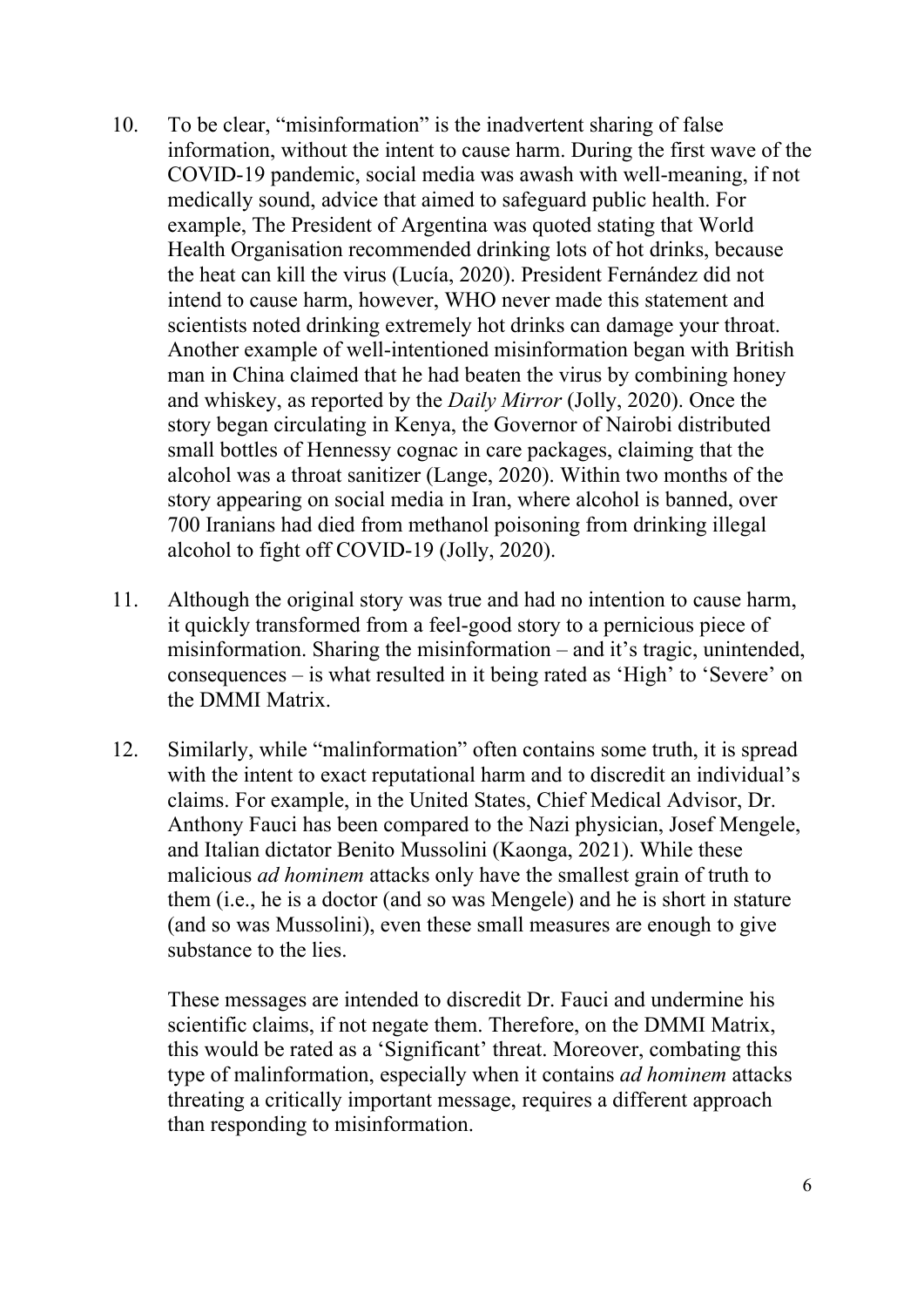- 13. There was a remarkable volume of disinformation, often emanating from anti-vaccine groups, about the COVID-19 vaccination. The claims that the vaccines "were not properly tested or developed" and that they "do not work" are pervasive pieces of disinformation (as per the WHO). Both claims would be given a 'Severe' rating on the DMMI Matrix, as they are entirely false, misleading, and aim to cause harm by dissuading people from getting the vaccine.
- 14. Recognising erroneous information and then categorizing it as disinformation, misinformation, or malinformation is the critical step that precedes the implementation of a robust strategy to counter sophisticated, targeted information operations (even with pre-existing communications protocols). This crucial step has been overlooked in the NAO (2020) report. The UK Government (2021) produced the RESIST 2 toolkit, which was designed to deal with types of manipulated, false, and misleading information". Essentially, "when developing and delivering a response to false information, it's most important to focus on the harm it can do". While this certainly has its place in guiding policy, DMMI differ in substance, intent, and impact, and need to be countered in different ways.

### *Conclusion & Recommendations*

- 15. Public education about the differences between DMMI is critical in the understanding of vaccine efficacy and more importantly how they work. This education might even include the need to demonstrate the microchips cannot be injected with the vaccination! As Professor Jim McManus, the president of the association of directors for Public Health UK notes: "The way in which we, as a country, talk about vaccine hesitancy is sloppy... People have genuine questions about the vaccines – and I wouldn't call those people anti-vaxxers or vaccine hesitant at all. I would call them, simply, people with questions" (Barber, 2021). Alternatively, paraphrasing Professor Chris Whitty, if there is a lone wolf anti-vaxxer trying to spread misinformation, you don't engage with the content – you don't "give them air" (Barber, 2021).
	- 16.By way of a summary, in response to the call for 'Government preparedness for the COVID-19 Pandemic: Lessons for government on risk', all plans should be founded on inbuilt resistance. This should be included within a larger strategy that is underpinned by authority and institutional power. Fundamental measures, such as fact-checking and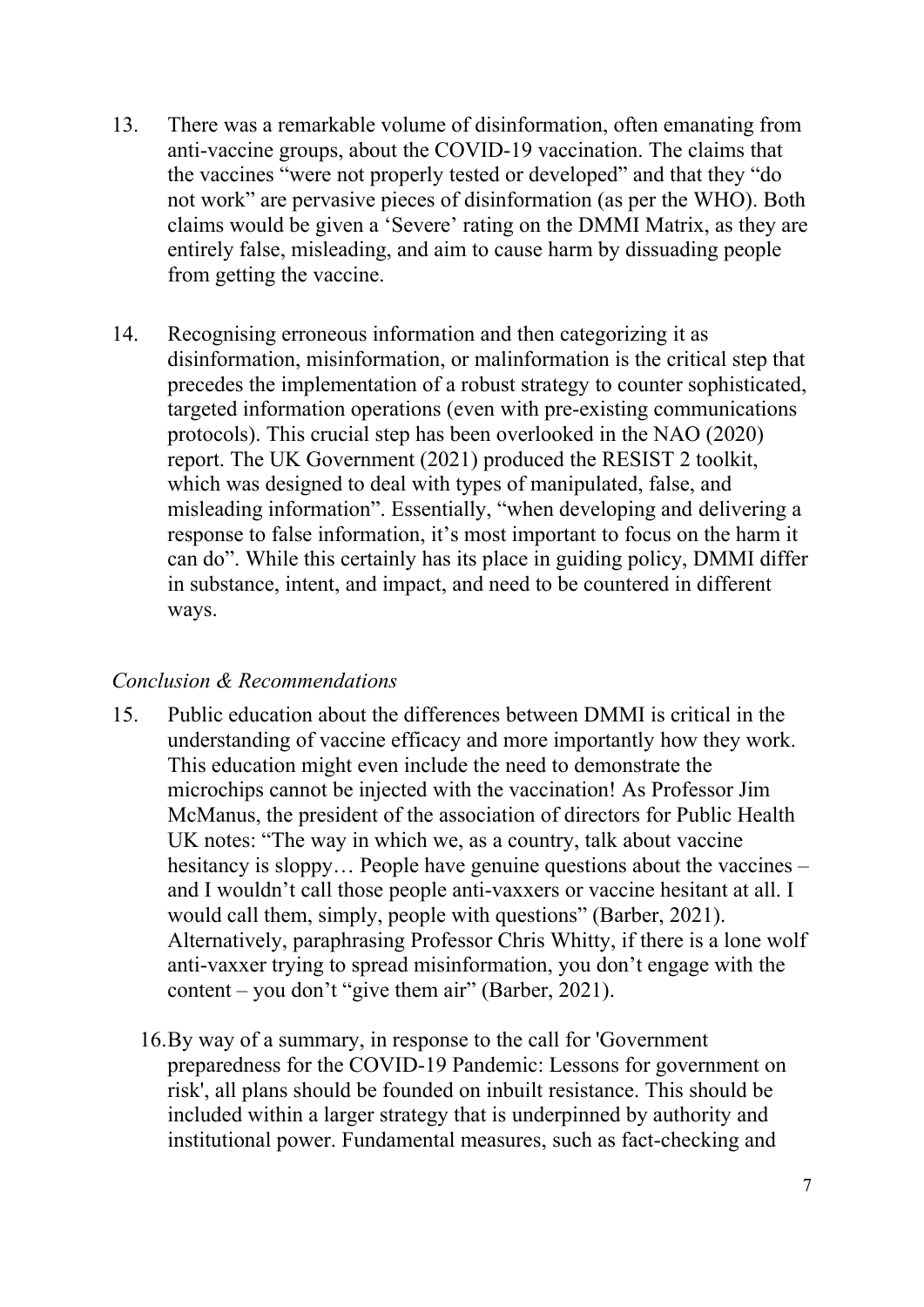reporting, should be enhanced through actions that diminish the credibility of adversarial messaging. This includes sustained support of independent professional journalism, establishing narrative discipline, and investing in media buying. Furthermore, the strategy may demand countermeasures by Government to the production and distribution of information activity. The Government-led the use of legal and appropriate countermeasures should not constitute a form of state-imposed censorship, but could include deterrence by denial, legislation, as well as algorithmic limits on the dissemination of the information by deploying UK cyber capabilities.